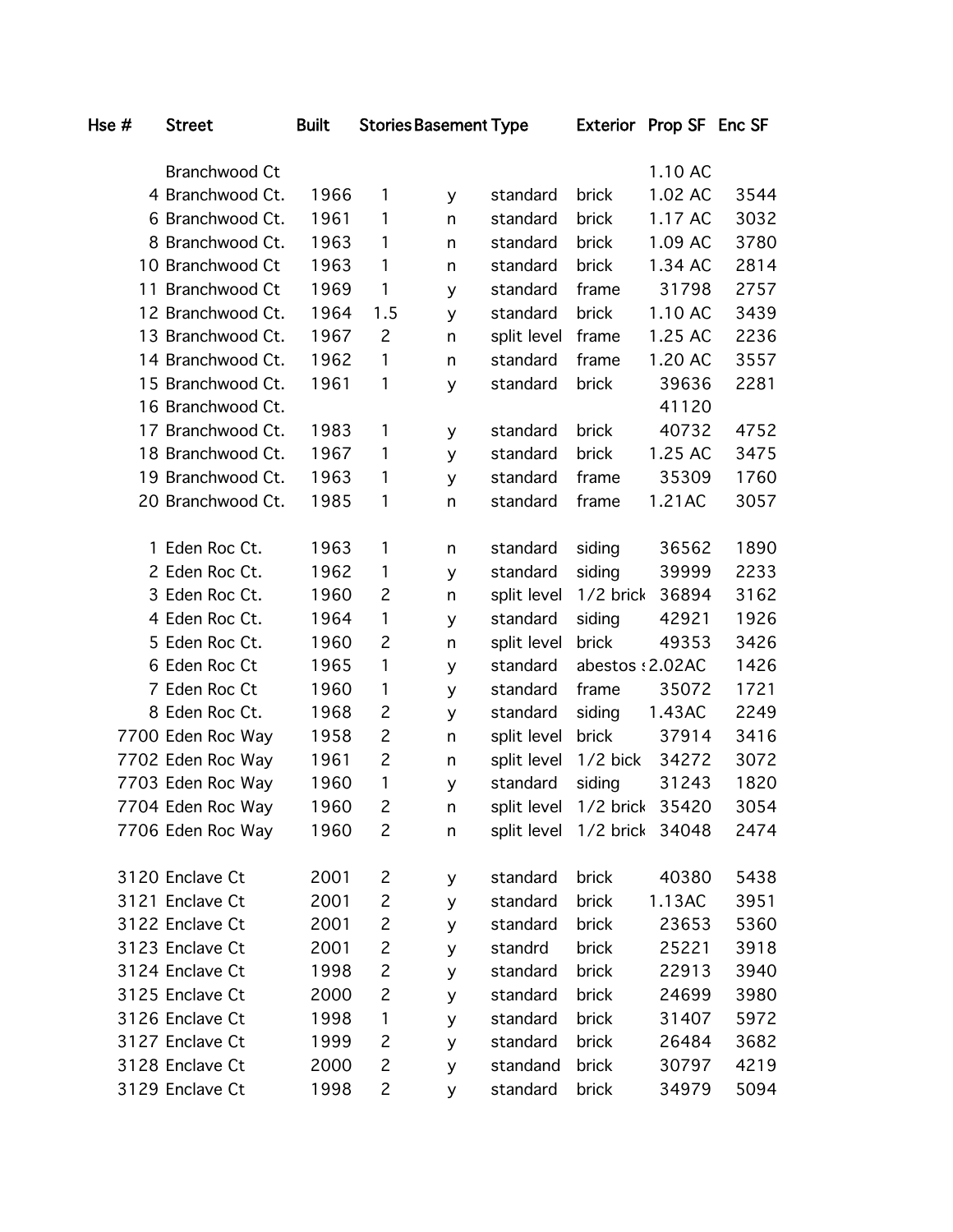|        | 3130 Enclave Ct      | 1998 | $\overline{c}$ | y       | standard          | brick  | 1.77AC  | 4788  |
|--------|----------------------|------|----------------|---------|-------------------|--------|---------|-------|
|        | 3131 Enclave Ct      | 1998 | $\overline{c}$ | y       | standard          | brick  | 39814   | 5358  |
|        | 3201 Enclave Ct      | 2000 | $\overline{c}$ | y       | standard          | brick  | 2.07AC  | 3506  |
|        | 3203 Enclave Ct      | 2001 | $\overline{c}$ | y       | standard          | stucco | 2.03AC  | 4210  |
|        | 3205 Enclave Ct      | 2001 | $\overline{c}$ | y       | standard          | frame  | 2.05AC  | 3324  |
|        | 3207 Enclave Ct      | 2001 | $\overline{c}$ | y       | standard          | brick  | 2.19AC  | 4610  |
|        | 3209 Enclave Ct      | 2001 | 1              | y       | standard          | brick  | 2.38AC  | 3114  |
|        | 3210 Enclave Ct      | 2001 | $\overline{c}$ | y       | standard          | brick  | 2.04AC  | 4428  |
|        | 1 Glencliffe Circle  |      | 1972 spfoy     |         | split foyer frame |        | 32760   | 2951  |
|        | 5 Glencliffe Circle  | 1975 | 1              | y       | standard          | frame  | 37584   | 1920  |
|        | 10 Glencliffe Circle | 1973 | 1.5            | y       | standard          | brick  | I.20AC  | 3454  |
|        | 11 Glencliffe Circle | 1965 | $\overline{c}$ | y       | standard          | brick  | 31744   | 3838  |
|        | 14 Glencliffe Circle | 1966 | $\mathbf{1}$   | y       | standard          | brick  | 1.01AC  | 1959  |
|        | 15 Glencliffe Circle | 1987 | $\overline{c}$ | y       | standard          | frame  | 1.06AC  | 3194  |
|        | 16 Glencliffe Circle | 1983 | $\overline{c}$ | y       | standard          | brick  | 38720   | 4757  |
|        | 7703 Grasty Rd.      | 1955 | $\mathbf{1}$   | y       | standard          | frame  | 18730   | 1560  |
|        | 7704 Grasty Rd.      | 1987 | $\overline{c}$ | y       | standard          | frame  | 39639   | 2837  |
|        | 7705 Grasty Rd.      | 1955 | 1              | n       | standard          | brick  | 23696   | 2484  |
|        | 7706 Grasty Rd.      | 1955 | 1              | y       | standard          | brick  | 1.37 AC | 2111  |
|        | 7707 Grasty Rd.      | 1953 | 1              | n       | standard          | frame  | 37026   | 2513  |
|        | 7709 Grasty Rd.      | 1956 | $\overline{c}$ | n       | standard          | frame  | 38115   | 2372  |
|        | 7710 Grasty Rd.      | 1955 | $\overline{2}$ | n       | split level       | frame  | 1.67 AC | 2592  |
|        | 7714 Grasty Rd.      | 1953 | 1.5            | n       | standard          | siding | 1.43AC  | 32207 |
|        | 7715 Grasty Rd.      | 1966 | $\mathbf{1}$   | y       | standard          | frame  | 1.14AC  | 1906  |
|        | 7719 Grasty Rd.      | 1954 | $\mathbf{1}$   | n       | standard          | brick  | 1.80AC  | 2476  |
|        | 7720 Grasty Rd.      | 1953 | 1              | y       | standard          | frame  | 1.90AC  | 2365  |
|        | 7721 Grasty Rd.      | 1981 | $\overline{c}$ | y       | standard          | frame  | 40000   | 3248  |
|        | 7723 Grasty Rd.      | 1952 | 1.5            | y       | standard          | frame  | 42235   | 2751  |
|        | 7724 Grasty Rd.      | 1967 | 1              | n       | standard          | brick  | 1.54 AC | 3280  |
|        | 7725 Grasty Rd.      | 1967 | 1              | y       | standard          | brick  | 37094   | 2550  |
|        | 7726 Grasty Rd.      | 1953 | 1              | n       | standard          | brick  | .93 AC  | 2728  |
|        | 7727 Grasty Rd       | 1954 | 1              | n       | standard          | brick  | 1.32AC  | 2340  |
| 7704-A | Grasty Rd.           | 1988 | 1              | y       | standard          | frame  | 40946   | 2754  |
| 7725-A | Grasty Rd.           | 1986 | $\overline{c}$ | $\sf n$ | standard          | frame  | 1.08AC  | 2788  |
|        | 1 Greenlea Drive     | 1956 | 2              | n       | split level       | brick  | 30492   | 3262  |
|        | 2 Greenlea Drive     | 1956 | $\overline{c}$ | n       | split level       | brick  | 30927   | 3055  |
|        | 3 Greenlea Drive     | 1956 | $\mathbf{1}$   | n       | standard          | frame  | 1.40 AC | 2805  |
|        | 4 Greenlea Drive     | 1956 | 2              | n       | split level       | brick  | 32234   | 2572  |
|        | 5 Greenlea Drive     | 1956 | $\mathbf{1}$   | n       | standard          | stone  | 1.24 Ac | 3043  |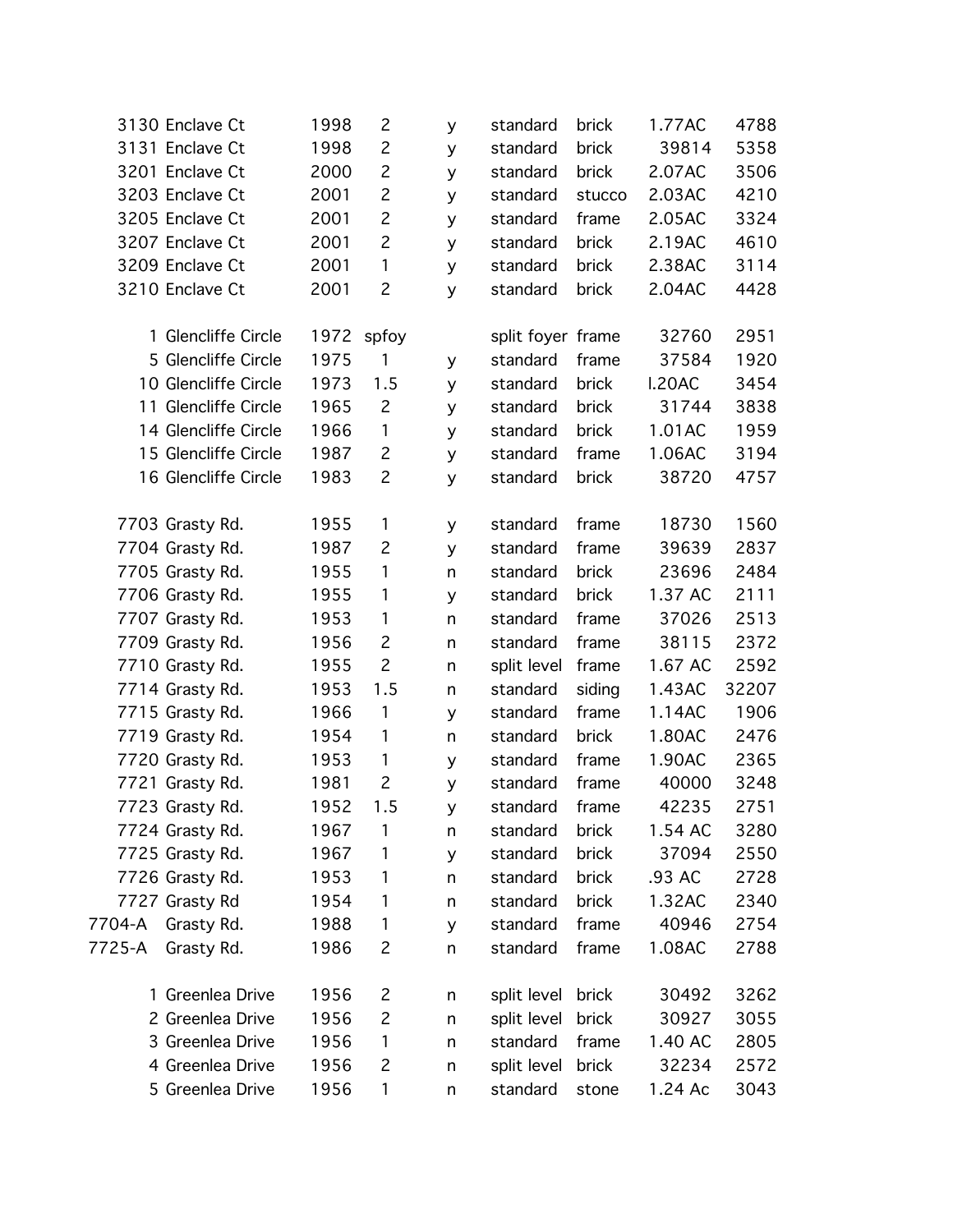| 6 Greenlea Drive      | 1957 | $\mathbf{1}$   | У | standard | brick  | 32670            | 2316        |
|-----------------------|------|----------------|---|----------|--------|------------------|-------------|
| 7 Greenlea Drive      | 1956 | $\mathbf{1}$   | n | standard | frame  | 36590            | 2286        |
| 8 Greenlea Drive      | 1957 | $\overline{c}$ | y | standard | brick  | 31363            | 3492        |
| 9 Greenlea Drive      | 1894 | 2.5            | y | standard | frame  | 6.26AC           | 4899        |
| 10 Greenlea Drive     | 1950 | $\overline{c}$ | y | standard | brick  | 2.10AC           | 3290        |
| 11 Greenlea Drive     | 1901 | 1              | n | standard | frame  | 1.12 AC          | 2966        |
| 7708 Greenspring Ave. | 1951 | $\mathbf{1}$   | y | standard | frame  | 1.83 AC          | 3576        |
| 1 Hambleton Ct.       | 2001 | $\overline{c}$ | y | standard | brick  | .64AC            | 4238        |
| 2 Hambleton Ct.       | 1992 | $\overline{c}$ | y | standard | brick  | .62 AC           | 6262        |
| 3 Hambleton Ct.       | 2000 | $\overline{c}$ | y | standard | brick  | .69AC            | 3798        |
| 4 Hambleton Ct.       | 1994 | $\overline{c}$ | y | standard | brick  | .64 AC           | 5948        |
| 5 Hambleton Ct.       |      |                |   |          |        |                  |             |
| 6 Hambleton Ct.       | 1990 | $\overline{c}$ | у | standard | frame  | .63 AC           | 5556        |
| 7 Hambleton Ct.       | 1995 | $\overline{c}$ | y | standard | brick  | .68 AC           | 4764        |
| 8 Hambleton Ct.       | 1992 | $\overline{c}$ | y | standard | frame  | .60AC            | 4250        |
| 9 Hambleton Ct        | 1998 | $\overline{c}$ | y | standard | frame  | 2.28 AC          | 8484        |
| 10 Hambleton Ct       | 1995 | $\overline{c}$ | y | standard |        | 1/2 brick .61 Ac | 3649        |
| 11 Hambleton Ct.      | 1991 | $\mathbf{1}$   | n | standard | stucco | .78 AC           | 4936        |
| 12 Hambleton Ct.      | 1991 | $\overline{c}$ | y | standard | brick  | .62 AC           | 5818        |
| 13 Hambleton Ct.      | 1995 | $\overline{c}$ | y | standard | brick  | .69 AC           | 4646        |
| 15 Hambleton Ct.      |      |                |   |          |        | .71AC            | $\mathbf 0$ |
| 16 Hambleton Ct       | 1990 | $\overline{c}$ | y | standard | stucco | 2.11 AC          | 4901        |
| 17 Hambleton Ct.      | 1993 | $\overline{c}$ | y | standard | brick  | <b>I.00 AC</b>   | 4574        |
| 18 Hambleton Ct.      | 1990 | $\overline{c}$ | y | standard | stucco | .66 AC           | 4759        |
| 19 Hambleton Ct.      | 1992 | $\overline{c}$ | y | standard | brick  | <b>I.04 AC</b>   | 6211        |
| 20 Hambleton Ct.      |      |                |   |          |        | 1.19AC           | $\mathbf 0$ |
| 1 Hurlingham Ct.      | 1990 | 2              | у | standard | brick  | .62 AC           | 5068        |
| 2 Hurlingham Ct.      | 1999 | $\overline{c}$ | y | standard | brick  | .57AC            | 3240        |
| 3 Hurlingham Ct.      | 1995 | $\overline{c}$ | У | standard |        | 1/2 brick .47 AC | 5164        |
| 4 Hurlingham Ct.      | 1990 | $\overline{c}$ | У | standard | brick  | .48 AC           | 4254        |
| 5 Hurlingham Ct.      | 1990 | $\overline{c}$ | У | standard | brick  | .45 AC           | 5168        |
| 7 Hurlingham Ct.      | 1990 | $\overline{c}$ | У | standard | brick  | .72 AC           | 5110        |
| 8 Hurlingham Ct.      | 1990 | $\overline{c}$ | У | standard | brick  | 1.24 AC          | 5170        |
| 9 Hurlingham Ct.      | 2002 | $\overline{c}$ | У | standard | brick  | .56AC            | 3787        |
| 12 Hurlingham Ct.     | 1990 | $\overline{c}$ | У | standard | brick  | .47 AC           | 4784        |
| 14 Hurlingham Ct.     | 1994 | $\overline{c}$ | У | standard | brick  | .55 AC           | 4622        |
| 16 Hurlingham Ct.     | 1993 | $\overline{c}$ | У | standard | brick  | .60 AC           | 5857        |
| 2 Moores Branch C     | 1917 | 2              | n | standard | siding | 38870            | 3438        |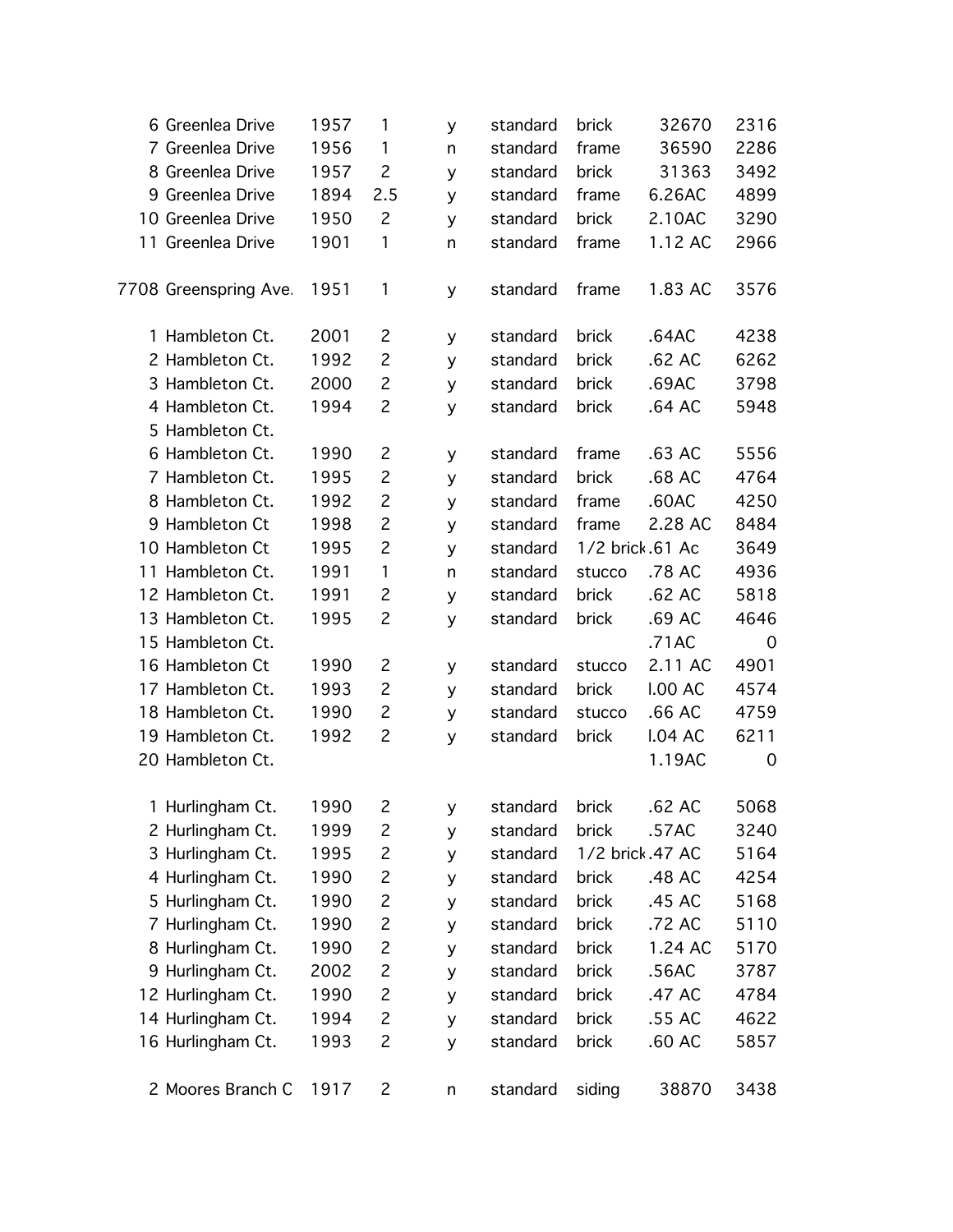|             | 3 Moores Branch C  | 1990 | 2.5            | У            | standard    | frame  | 35196             | 3126 |
|-------------|--------------------|------|----------------|--------------|-------------|--------|-------------------|------|
|             | 4 Moores Branch C  | 1976 | $\mathbf{2}$   | y            | standard    | frame  | 24785             | 2767 |
|             |                    |      |                |              |             |        |                   |      |
| <b>FARM</b> | Old Court Rd.      |      |                |              |             |        | 24.4AC            |      |
| <b>FARM</b> | Old Court Rd.      |      |                |              |             |        | 109.6AC           |      |
|             |                    |      |                |              |             |        |                   |      |
|             | 2511 Old Court Rd. | 1962 | 1              | n            | standard    | frame  | 37060             | 2724 |
|             | 2515 Old Court Rd  | 1961 | 1              | y            | standard    | frame  | 32518             | 3327 |
|             | 2522 Old Court Rd. | 1954 | 1              | y            | standard    | siding | 36154             | 1682 |
|             | 2528 Old Court Rd. | 1949 | 1              | n            | standard    | stucco | 2.28 AC           | 2471 |
|             | 2530 Old Court Rd  | 1948 | $\overline{c}$ | n            | standard    | brick  | 1.48 AC           | 1440 |
|             | 2538 Old Court Rd. | 1958 | $\mathbf{1}$   | n            | standard    | brick  | 32670             | 1319 |
|             | 2540 Old Court Rd. | 1967 | 1              | y            | standard    | brick  | 1.06 AC           | 2644 |
|             | 2601 Old Court Rd. | 1960 | $\mathbf{1}$   | n            | standard    | frame  | 29992             | 3841 |
|             | 2602 Old Court Rd  | 1949 | $\mathbf{1}$   | n            | standard    | brick  | 39204             | 3016 |
|             | 2603 Old Court Rd. | 1968 | 1.5            | y            | standard    | frame  | 39215             | 3912 |
|             | 2605 Old Court Rd  | 1911 | 2.5            | y            | standard    | stucco | 1.28AC            | 5542 |
|             | 2606 Old Court Rd. | 1953 | $\overline{c}$ | $\mathsf{n}$ | standard    | frame  | 16204             | 2832 |
|             | 2607 Old Court Rd. | 1960 | $\mathbf{1}$   | n            | standard    | frame  | 32000             | 2194 |
|             | 2611 Old Court Rd. | 1955 | $\mathbf{1}$   | n            | standard    | frame  | 28564             | 2966 |
|             | 2700 Old Court Rd. | 1949 | 1.5            | y            | standard    | frame  | 2.28 AC           | 2756 |
|             | 2711 Old Court Rd. | 1940 | $\overline{c}$ | y            | standard    | stone  | 5.70 AC           | 3354 |
|             | 2712 Old Court Rd. | 1953 | 1              | y            | standard    | brick  | <b>I.05 AC</b>    | 2099 |
|             | 2714 Old Court Rd  |      |                |              |             |        | 40185             |      |
|             | 2716 Old Court Rd. | 1998 | 2              | y            | standard    | brick  | 1.06              | 5616 |
|             | 2717 Old Court Rd. | 1967 | $\overline{c}$ | y            | standard    |        | 1/2 brick 5.40 AC | 5505 |
|             | 2720 Old Court Rd. | 1955 | $\mathbf{1}$   | n            | standard    | stone  | 3.28 AC           | 2547 |
|             | 2721 Old Court Rd. | 1938 | $\overline{c}$ | y            | standard    | brick  | 2.60 AC           | 4048 |
|             | 2728 Old Court Rd  | 1957 | 1              | y            | standard    | brick  | 37026             | 2882 |
|             | 2731 Old Court Rd. | 1938 | $\overline{c}$ | У            | standard    | brick  | 15.12 A           | 3491 |
|             | 2732 Old Court Rd. | 1955 | 2              | n            | split level | brick  | 309926            | 2572 |
|             | 2740 Old Court Rd  | 1998 | $\overline{c}$ | y            | standard    | siding | 1.10 AC           | 3070 |
|             | 2742 Old Court Rd  | 1989 | $\overline{c}$ | y            | standard    | frame  | 1.07 AC           | 2974 |
|             | 2744 Old Court Rd  | 2001 | $\overline{c}$ | y            | standard    | siding | 1.09AC            | 4214 |
|             | 2800 Old Court Rd  | 1949 | $\overline{c}$ | y            | standard    | brick  | 2.00 AC           | 3565 |
|             | 2801 Old Court Rd. | 1956 | 1              | n            | standard    | brick  | 7.77 AC           | 3934 |
|             | 2807 Old Court Rd. | 1964 | 1              | y            | standard    | brick  | 39140             | 2186 |
|             | 2844 Old Court Rd. | 2001 | 1              | y            | standard    | frame  | 1.42AC            | 2370 |
|             | 2850 Old Court Rd. | 2001 | 2              | y            | standard    | siding | 1.18AC            | 4122 |
|             | 2903 Old Court Rd  |      |                |              |             |        | 1.25AC            |      |
|             | 2904 Old Court Rd. | 1951 | 1.5            | n            | standard    | brick  | 3.40 AC           | 4429 |
|             | 2905 Old Court Rd. | 1956 | 1              | n            | standard    | frame  | 2.70 AC           | 2395 |
|             |                    |      |                |              |             |        |                   |      |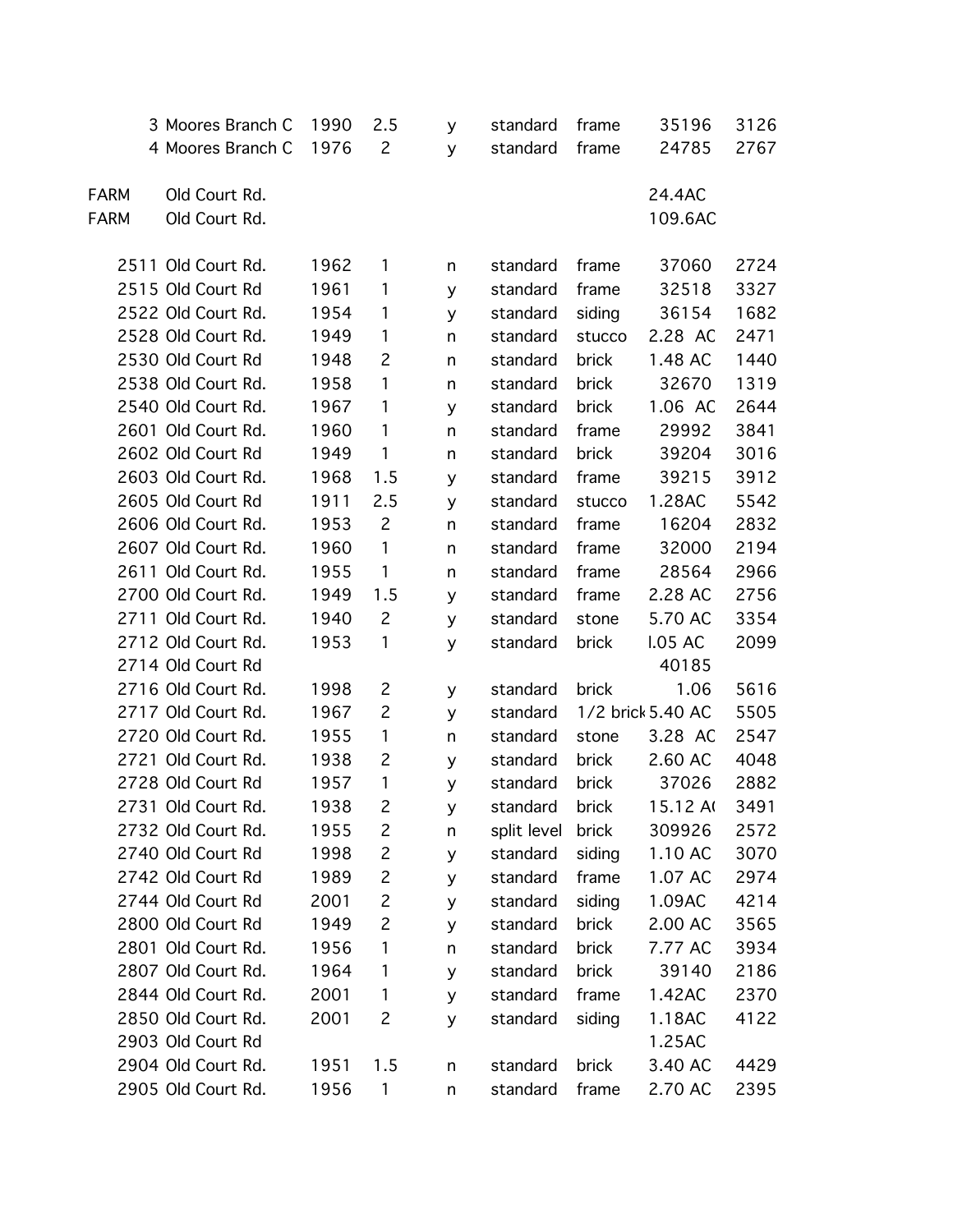|      | 2908 Old Court Rd. | 1985 | 2              | n            | standard                     | frame            | 1.58 AC          | 3382  |
|------|--------------------|------|----------------|--------------|------------------------------|------------------|------------------|-------|
|      | 2909 Old Court Rd. | 1943 | $\overline{c}$ | y            | standard                     | stone            | 1.34 AC          | 2798  |
|      | 2910 Old Court Rd. | 1952 | 1              | y            | standard                     | stone            | 1.91 AC          | 3702  |
|      | 2911 Old Court Rd. | 1988 | $\overline{c}$ | y            | standard                     | frame            | 1.16 AC          | 2795  |
|      | 2912 Old Court Rd. | 1960 | 1              | $\mathsf{n}$ | standard                     | brick            | 31395            | 3322  |
|      | 2913 Old Court Rd. | 2002 | $\overline{c}$ | y            | standard                     | brick            | 1.48ac           | 4393  |
|      | 2914 Old Court Rd. | 1960 | 1              | n            | standard                     | frame            | 31590            | 2106  |
|      | 2915 Old Court Rd  | 2005 | $\overline{c}$ | y            | standard                     | frame            | 1.45AC           | 3710  |
|      | 2916 Old Court Rd. | 1959 | $\overline{c}$ | n            | split level                  | brick            | 34354            | 3627  |
|      | 2917 Old Court Rd. | 1952 | $\overline{c}$ | y            | standard                     | brick            | 5.77 AC          | 4360  |
|      | 2919 Old Court Rd. | 1991 | $\overline{c}$ | y            | standard                     | brick            | 1.54AC           | 2798  |
|      | 3001 Old Court Rd. | 1962 | 1              | y            | standard                     | brick            | 1.03 AC          | 2066  |
|      | 3002 Old Court Rd. | 1964 | spfoy          |              | split level                  | siding           | 34400            | 4550  |
|      | 3004 Old Court Rd. | 1962 | 1              | y            | standard                     | brick            | 31820            | 2380  |
|      | 3005 Old Court Rd. | 1953 | $\mathbf{1}$   | n            | standard                     | brick            | 4.86 AC          | 2764  |
|      | 3023 Old Court Rd. | 1938 | $\overline{c}$ | y            | standard                     | 1/2 stuc 2.84 AC |                  | 4627  |
|      | 3101 Old Court Rd. | 1921 | 2.5            | y            | standard                     | stucco           | 3.00 AC          | 8980  |
|      | 3112 Old Court Rd. | 1938 | 2.5            | y            | standard                     | brick            | 12.53AC          | 12606 |
|      | 3115 Old Court Rd. | 1975 | $\mathbf{1}$   | y            | standard                     | brick            | .99 AC           | 2787  |
|      | 3117 Old Court Rd. | 1953 | 1.5            | y            | standard                     | brick            | 1.93 AC          | 2704  |
|      | 3121 Old Court Rd. | 1850 | 2.5            | y            | standard                     |                  | wood shi 4.21 AC | 2401  |
|      | 3131 Old Court Rd. | 1951 | $\overline{c}$ | y            | standard                     | brick            | 1.33ac           | 2954  |
|      | 3135 Old Court Rd. | 2005 | $\overline{c}$ | y            | standard                     | brick            | 1.02ac           | 4490  |
|      | 3139 Old Court Rd  | 2004 | $\overline{c}$ | y            | standard                     | brick            | 1AC              | 4950  |
|      | 3209 Old Court Rd. | 1986 | 1              | n            | standard                     | brick            | 1.15 AC          | 5593  |
|      | 3215 Old Court Rd  |      |                |              |                              |                  | 30AC             |       |
|      | 3217 Old Court Rd. | 1953 | 1              | n            | standard                     | brick            | 2.84 AC          | 6973  |
|      | 3219 Old Court Rd. | 1999 | 1              | y            | standard                     | stone            | 1.55AC           | 5629  |
| farm |                    |      |                |              |                              |                  |                  |       |
| farm |                    |      |                |              |                              |                  |                  |       |
|      | 2 Paladia Way      | 2012 | 2 y            |              | standard                     | siding           | 1AC              | 3376  |
|      | 4 Paladia Way      | 2007 | 2Y             |              | Standard                     | <b>Brick</b>     | 1.07AC           | 4923  |
|      | 6 Paladia Way      | 2012 | 2 y            |              | standard                     | stucco           | 2.65AC           | 4334  |
|      | 9 Paladia Way      |      |                |              |                              |                  | 2.28AC           |       |
|      | 10 Paladia Way     |      |                |              |                              |                  | 1.4AC            |       |
|      | 11 Paladia Way     | 2011 | 2y             |              | standard                     | stucco           | 1.52AC           | 4247  |
|      | 12 Paladia Way     |      |                |              |                              |                  | 1.33AC           |       |
|      | 13 Paladia Way     | 2009 | 2 y            |              | standard                     | brick            | 2.3058a          | 9368  |
|      | 2 Saxony Ct.       | 1959 | 2              | n            | split level 1/2 brick 40,515 |                  |                  | 2,812 |